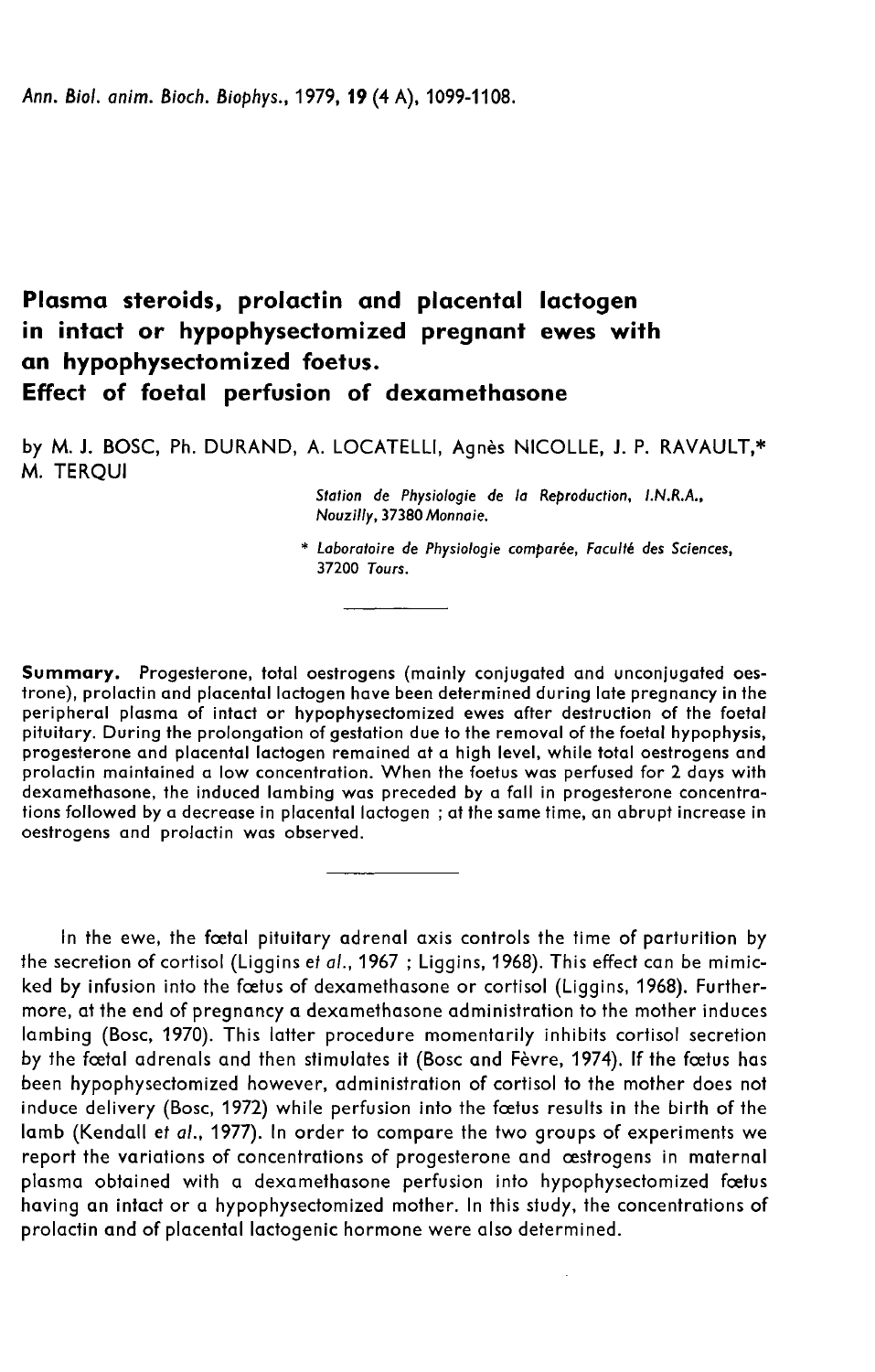### Material and Methods.

Animals : Seven multiparous ewes of the Ile-de-France breed were used in this study. They were mated during œstrus season with rams of the same breed (day of  $mating = day 0$  of pregnancy). At about day 120 of pregnancy, the foetal pituitary gland was destroyed under general anaesthesia as previously described (Bosc, 1972 ; Bosc and Fèvre, 1975). At the same time, the maternal hypophysis was removed by the parapharyngeal route in 2 animals (Denamur and Martinet, 1961) ; these 2 ewes were then placed in a hot room (about  $25 \text{ }^{\circ}$ C).

At about the beginning of the lambing period of the control sheep (between days 143 and 151 under our conditions) a catheter (polyethylène-Biotrol) was inserted into a foetal cotyledonary vein (table 1). Just after surgery, the animals were put into a cage (150  $\times$  60 cm) and the free end of the catheter was then connected to a syringe on a perfusion pump. The perfusion was started just after recovery. A heparinized solution of sterile physiological saline was then perfused (0.4 ml/h) over 2 days. In 5 cases, dexamethasone phosphate (Intervet) was added (0.10 or 0.09 mg/ml) ; the total dose perfused was calculated at the end of the treatment (see table 1).

Assessment of hypophysectomy : Hypophysectomy was assessed after delivery and/or at slaughter by examination of the brain. The plasma level of prolactin was determined in the live lambs, a level around the assay sensitivity indicating the absence of pituitary tissue.

Sampling : Maternal blood was drawn by jugular venepuncture into heparinized tubes (5 ml), starting before surgery and ending, after perfusion, at lambing or at slaughter. Sampling frequencies are shown on the figures. The blood was immediately centrifuged and the plasma divided into aliquots and stored at  $-15$  °C until analysis.

Hormone assays : The steroids were assayed by radioimmunoassay. Progesterone was determined according to Palmer and Jousset (1975) with the following steps : plasma extraction (0,5 ml) with hexane (5 ml) ; after evaporation, addition of a phosphate-buffered solution containing tritiated progesterone and a specific antiserum (Yenikoye, 1977) then separation of the free and bound fractions by double antibody precipitation and counting. Under these conditions, the sensitivity of the assay was 0.3 ng/ml. The conjugated and unconjugated oestrogens were determined according to Palmer and Terqui (1977) and Terqui (1978). The plasma (0.5 ml) was incubated overnight at 40 °C with a solution of Helix Pomatia hepatopancreatic juice secretion IBF-France) ; in these conditions, the recovery after hydrolysis is 80-90 p. 100 (Terqui, 1978). The hydrolized solution was diluted and extracted with cyclohexane-ethylacetate (1/1 by vol). An antiserum raised against oestrone-17-hydrazone BSA was used before the separation of the free and bound fractions and counting. This antiserum cross-reacted with œstrone (100 p. 100) but also with œstradiol-17 $\beta$  (39 p. 100) and  $\alpha$ stradiol-17 $\alpha$  (26 p. 100); as  $\alpha$ strone (conjugated and unconjugated) represents most of the oestrogens (at least 80-90 p. 100) during late pregnancy in sheep (Terqui, 1978), the results were expressed in oestrone equivalents.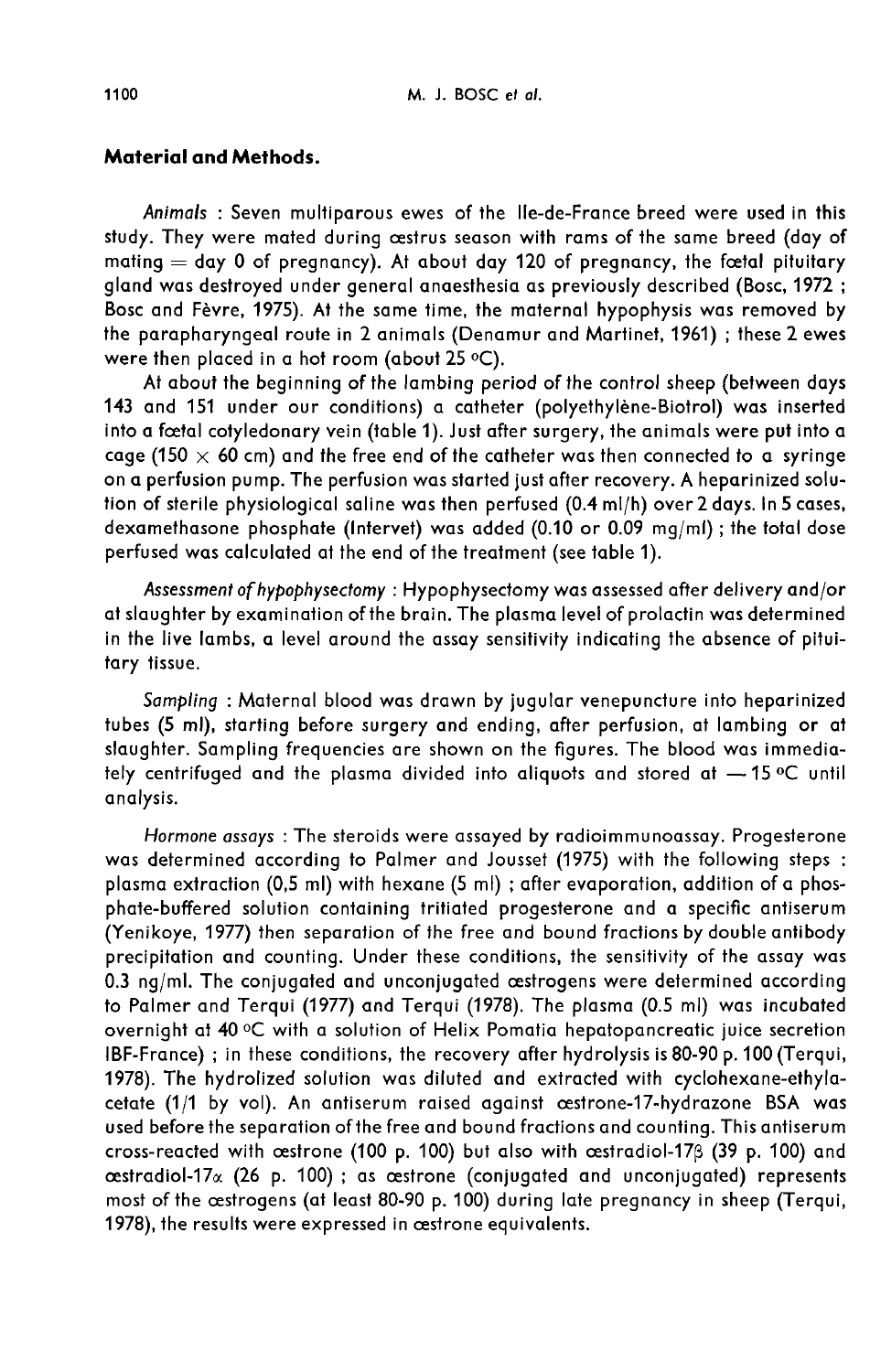Ovine prolactin was examined by radioimmunoassay (Kann, 1971) ; sensitivity was 0.3 ng/ml (standard NIH PS6). Ovine placental lactogen (OPL) was determined by a radioreceptor assay (Dijane and Kann, 1975) using membranes prepared from rabbit mammary glands which were previously desaturated by removing the endogenous hormone in vivo (Durand and Djiane, 1977). This procedure is specific for hormones having a lactogenic activity and therefore the level of OPL was obtained by subtracting the prolactin value from the total lactogenic activity of the plasma ; the sensitivity of the assay under these conditions was 20 ng/ml of ovine prolactin equivalent.

## Results.

The destruction of fœtal pituitaries was complete in all cases as was the removal of those of the 2 operated mothers (ewes 6 and 7). This was confirmed by the plasma level of prolactin  $\ll$  1 ng/mi) in 4 foetuses (foetuses of ewes 1, 2, 3, 4) and in the 2 hypophysectomized ewes.

Details of the timing of the experiment are presented on table 1. The 2 animals (ewes 1 and 2) with foetuses perfused with physiological saline, did not lamb they carried the foetuses alive until the time of slaughter at day 152 of pregnancy. In contrast,

| Ewe<br>n <sub>os</sub> | Hypophysectomy  |                                         | Perfusion       |                     |                                     |                                                                                                         |  |
|------------------------|-----------------|-----------------------------------------|-----------------|---------------------|-------------------------------------|---------------------------------------------------------------------------------------------------------|--|
|                        | <b>Site</b>     | <b>Gestational</b><br>age at<br>surgery | Start<br>(days) | Duration<br>(hours) | Dexamethasone<br>total dose<br>(mg) | Results                                                                                                 |  |
| 1                      | Fœtus           | 120                                     | 146             | 47                  | 0                                   | Prolongation to day 152. Fœtus ali-<br>ve (6.4 kg)                                                      |  |
| $\mathbf{2}$           | Fœtus           | 122                                     | 144             | 47                  | 0                                   | Prolongation to day 152. Fœtus ali-<br>ve (5.2 kg)                                                      |  |
| 3                      | Fætus           | 123                                     | 143             | 47                  | 2.1                                 | Parturition 52 hrs after the start of<br>infusion, lamb alive (4.2 kg)                                  |  |
| 4                      | Fœtus           | 118                                     | 145             | 47                  | 2,1                                 | Parturition 52 hrs after the start of<br>infusion, lamb alive (4.2 kg)                                  |  |
| 5                      | Fœtus           | 117                                     | 143             | 46.40               | 1.95                                | Parturition 61 hrs after the start of<br>infusion, lamb probably alive at<br>birth                      |  |
| 6                      | Fœtus           | 117                                     | 142             | 48                  | 1.9                                 | Parturition 60 hrs after the start of                                                                   |  |
|                        | Mother          | 117                                     |                 |                     | 0                                   | infusion *, lamb probably alive at<br>birth $(3.2 \text{ kg})$                                          |  |
| 7                      | Fætus<br>Mother | 119<br>119                              | 145             | 29.30               | 1.5<br>0                            | Death of the ewe 29.30 hrs after the<br>start of infusion, lamb probably<br>alive at that time (4.8 kg) |  |

## TABLE 1

Perfusion of physiological saline or dexamethasone into an hypophysectomized sheep foetus

\* Estimated time of parturition.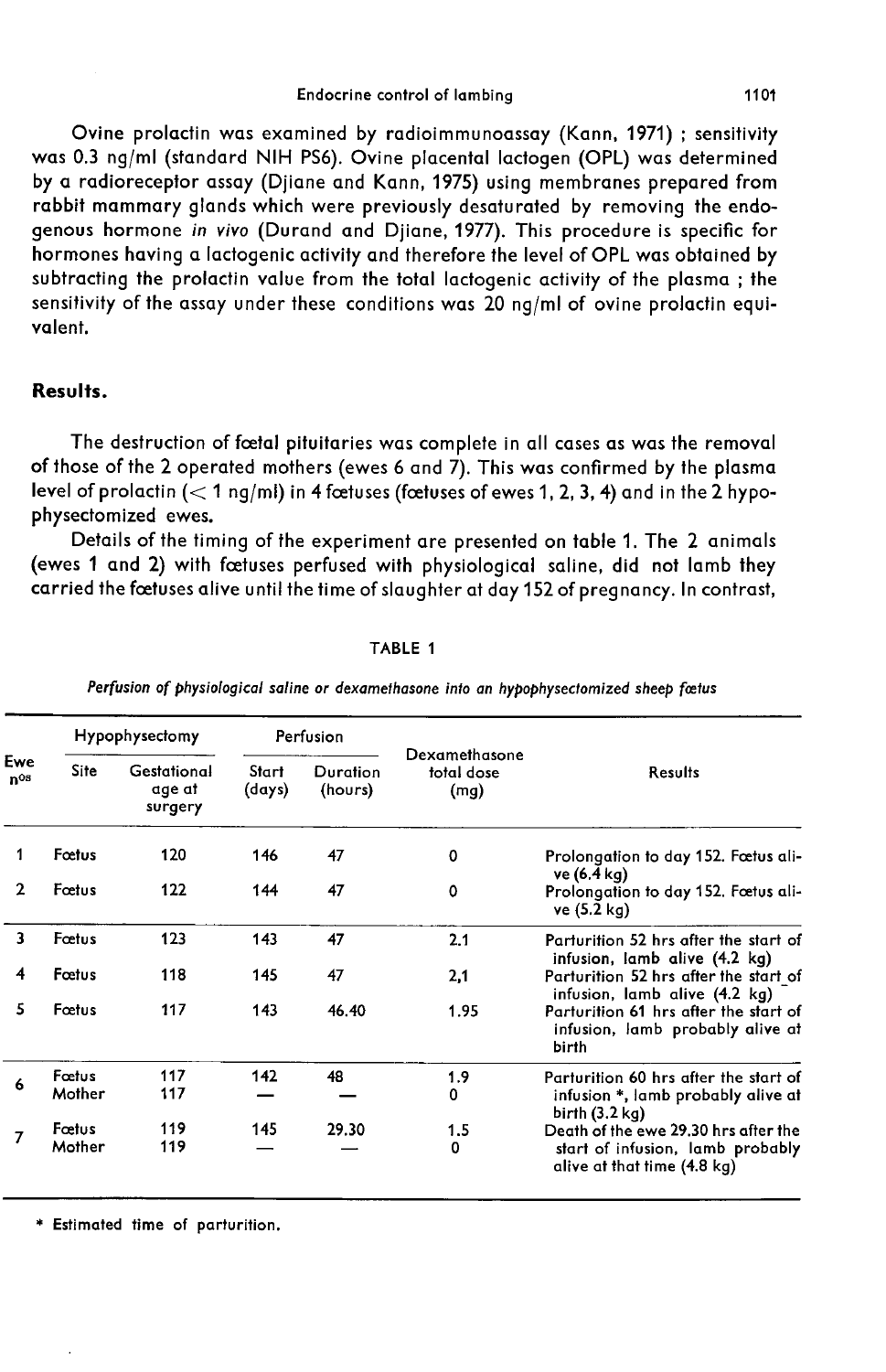perfusion of about 2 mg of dexamethasone was followed by parturition after a mean time of 55 hrs (range 52-61 hrs) after the start of treatment (ewes 3, 4 and 5). Two lambs were alive at birth (ewes 3, 4) ; the another (ewe 5), found dead, was probably alive before delivery. This was supported by its general appearance and the separate expulsion of the placenta ; it did not survive probably because it was unable to breathe due to the destruction of a part of the brain as a consequence of surgery.



FIG. 1. - Concentrations of progesterone  $(\circ - \circ)$ , oestrone  $(\bullet - \bullet)$ , prolactin  $(\bullet - \bullet)$  and OPL  $(\Box - \Box)$  in the maternal plasma of 2 ewes (ewes nos 1 and 2) after hypophysectomy of the foetus (Hf) and during intrafoetal perfusion of physiological saline ( $\varphi$ s).  $a$ : ewe nº 1, 1 foetus; b: ewe nº 2, 1 foetus.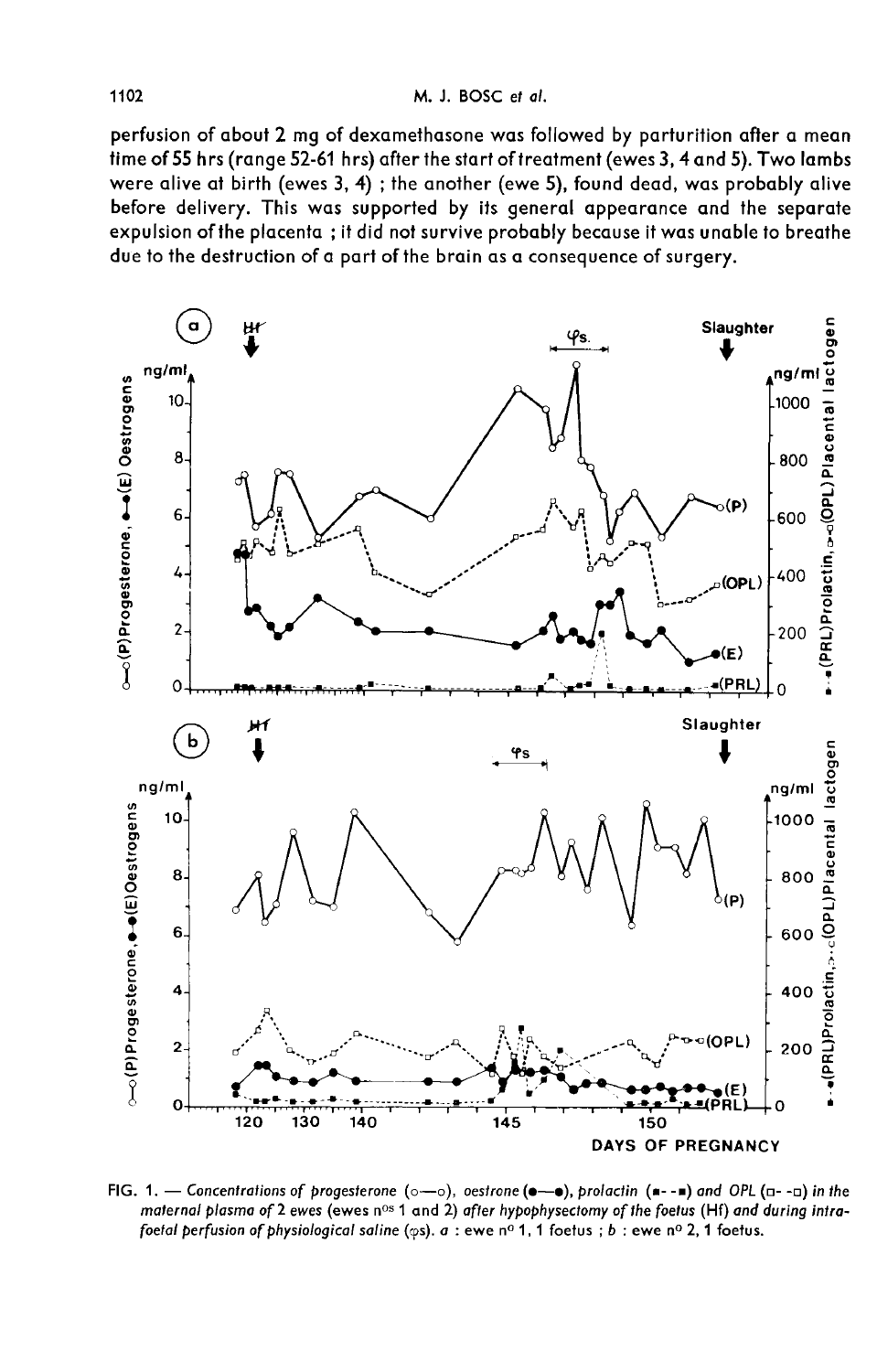Lambing occurred 60 hrs after the start of perfusion of dexamethasone for 1 of the 2 hypophysectomized ewes (ewe 6) ; the other (ewe 7) was found dead 1 h 30 after examination ; its lamb was not engaged in the cervival canal and should have been alive at the death of its mother.

The hormonal profiles of 6 ewes are presented in figures 1, 2, 3. With perfusion of physiological saline (fig. 1) the plasma progesterone concentrations remained above 5 ng/mi ; an increase was seen at the time of the second surgical intervention. The level of OPL followed a variation similar to progesterone. The cestrogens (unconjugated and conjugated oestrone essentially) showed no marked changes except a short increase during the perfusion period in 1 animal (ewe 1).

By comparison, after the beginning of dexamethasone perfusion, the progeste rone fells rapidly to a very low level at the time of birth ; this decrease was also preceded by a transient increase which corresponded to the insertion of the perfusion catheter. The OPL concentrations followed a pattern similar to that for progesterone but their decrease occurred later. The levels of oestrone showed a dramatic increase above 10 ng/ml after the start of the corticosteroid treatment and declined after lambing (fig. 2 and 3). After the removal of the maternal pituitary there was no detectable prolactin (fig. 3) whereas in the intact mother there was a peak of this hormone at the time of expulsion of the lamb (fig. 2).

Table II gives the variations of the mean concentrations of progesterone total cestrogens and OPL from the time of removal of the foetal or maternal pituitaries to the time of perfusion. As the number of animals was low, especially in the case of maternal

|  | `AB∟ |  |  |
|--|------|--|--|
|--|------|--|--|

Plasma concentrations of progesterone, æstrone and OPL between surgery and the beginning of corticosteroid perfusion in intact or hypophysectomized mothers carrying an hypophysectomized fœtus

|                         |                      | Days of pregnancy                          |                           |                                                                                                                                                  |                           |
|-------------------------|----------------------|--------------------------------------------|---------------------------|--------------------------------------------------------------------------------------------------------------------------------------------------|---------------------------|
|                         | Status of the mother | 125-129                                    | 130-134                   | 135-139                                                                                                                                          | 140-143                   |
| Progesterone<br>(ng/ml) | H <sup>-</sup>       | (10)<br>(3)                                | (6)<br>(3)                | $7,34 \pm 1,22$ $8,08 \pm 1,93$ $7,88 \pm 1,41$ $6,6 \pm 0,82$<br>(8)<br>$6,60 \pm 1,47$ 7,30 $\pm$ 1,67 6,87 $\pm$ 1,71 7,38 $\pm$ 1,44<br>(3)  | (10)<br>(4)               |
| Oestrone<br>(ng/ml)     | Intact               | (9)<br>(3)                                 | (4)<br>(2)                | $1,34 \pm 0,46$ $1,55 \pm 1,13$ $1,30 \pm 0,59$ $1,16 \pm 0,01$<br>(7)<br>$0.57 \pm 0.12$ $0.70 \pm 0.14$ $0.77 \pm 0.29$ $1.20 \pm 0.26$<br>(3) | (11)<br>(4)               |
| OPL.<br>(ng/ml)         | Intact               | $318 + 181$<br>(10)<br>411 $\pm$ 88<br>(3) | $368 + 217$<br>(6)<br>(3) | $303 + 115$<br>(8)<br>$\begin{array}{cc} 494 \pm 102 & 616 \pm 166 & 513 \pm 193 \end{array}$<br>(3)                                             | $286 + 79$<br>(10)<br>(4) |

 $m \pm sd$ ; () Number of plasmas of 5 intact and 2 hypophysectomized ewes.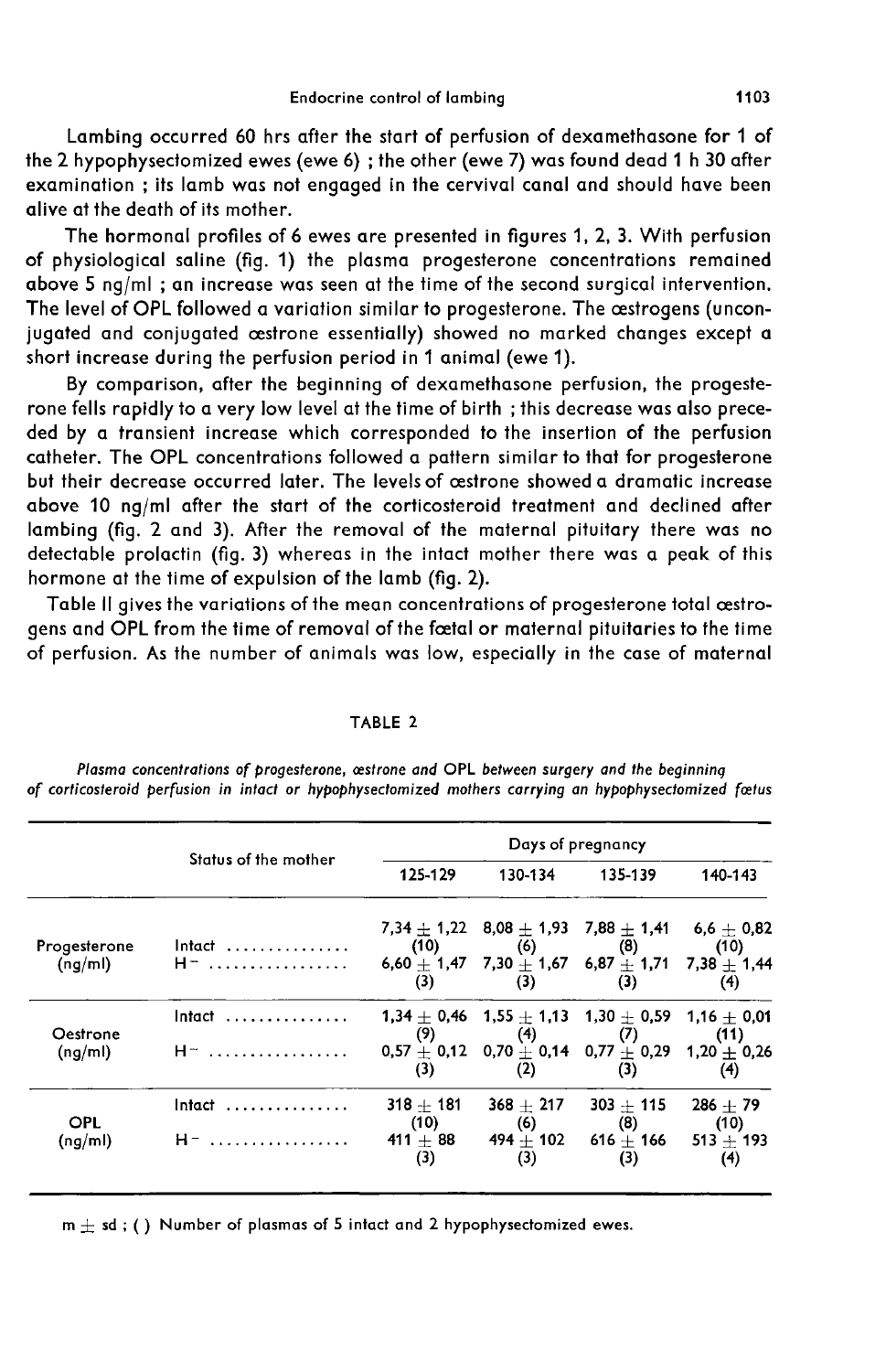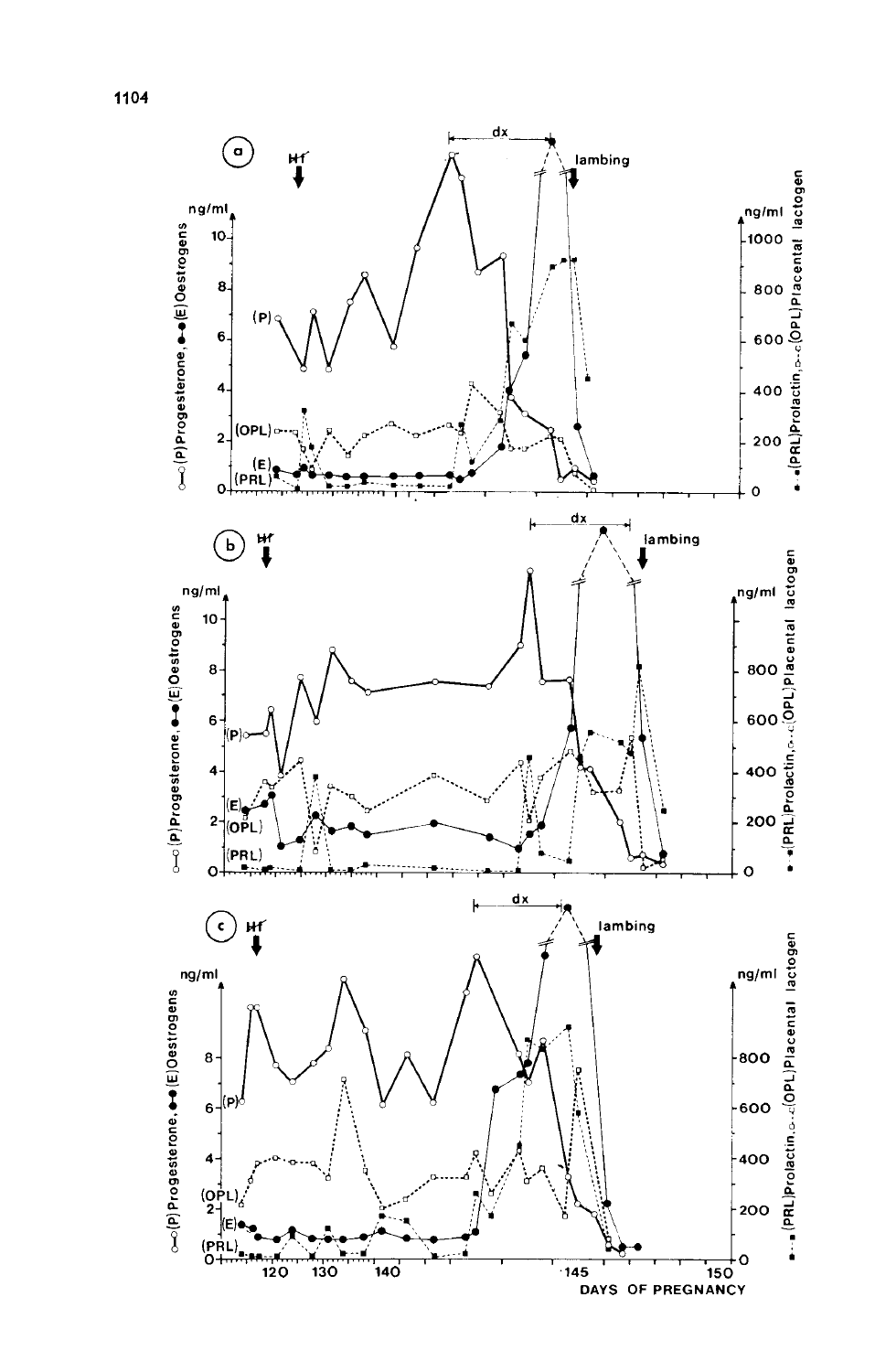hypophysectomy, these values should be considered as indicative. However it seemed that after removal of the pituitary of the mother, the levels of total oestrogens were lower and those of OPL higher than those of the intact ewes.



FIG. 3. - Concentrations of progesterone ( $\circ$ - $\circ$ ), oestrone ( $\bullet$ - $\bullet$ ), prolactin ( $\bullet$ - $\bullet$ ) and OPL ( $\circ$ - $\circ$ ) in the maternal blasma of an hybobhysectomized ewe (Hm) (ewe nº 6) after hybobhysectomy of the foetus (Hf) and during intrafoetal perfusion of dexamethasone (dx).

## Discussion.

Hypophysectomy of the foetus leads to prolongation of gestation in sheep (Liggins et al., 1967). The present study confirms this by the maternal plasma concentrations in progesterone (Bosc and Fèvre, 1975) and in cestrone or total oestrogens (Kendall et al., 1977) which remained at the levels observed during the pre-partum time. The results also show that a dexamethasone perfusion over 2 days into a hypophysectomized foetus resulted in delivery of the lamb which was preceded by a fall in plasma progesterone and a large increase in oestrogens ; these hormonal changes were similar to that occurring before natural lambing which has often been described (Bedford et al., 1972 ; Thorburn et al., 1972 ; Liggins et al., 1973).

These data agree with earlier reports (Flint et al., 1975 ; Kendall et al., 1977) and with infusion experiments using adrenocorticotropin (Kendall, et al., 1977 : Jones

FIG. 2. - Concentrations of progesterone ( $\circ$ - $\circ$ ), oestrone ( $\bullet$ - $\bullet$ ), prolactin ( $\bullet$ - $\bullet$ ) and OPL ( $\circ$ - $\circ$ ) in the maternal plasma of 3 ewes (ewes n<sup>os</sup> 3, 4 and 5) after hypophysectomy of the foetus (Hf) and during intrafoetal perfusion of dexamethasone (dx),  $a :$  ewe nº 3, 1 foetus ; b : ewe nº 4, 1 foetus ; c : ewe nº 5, 1 foetus.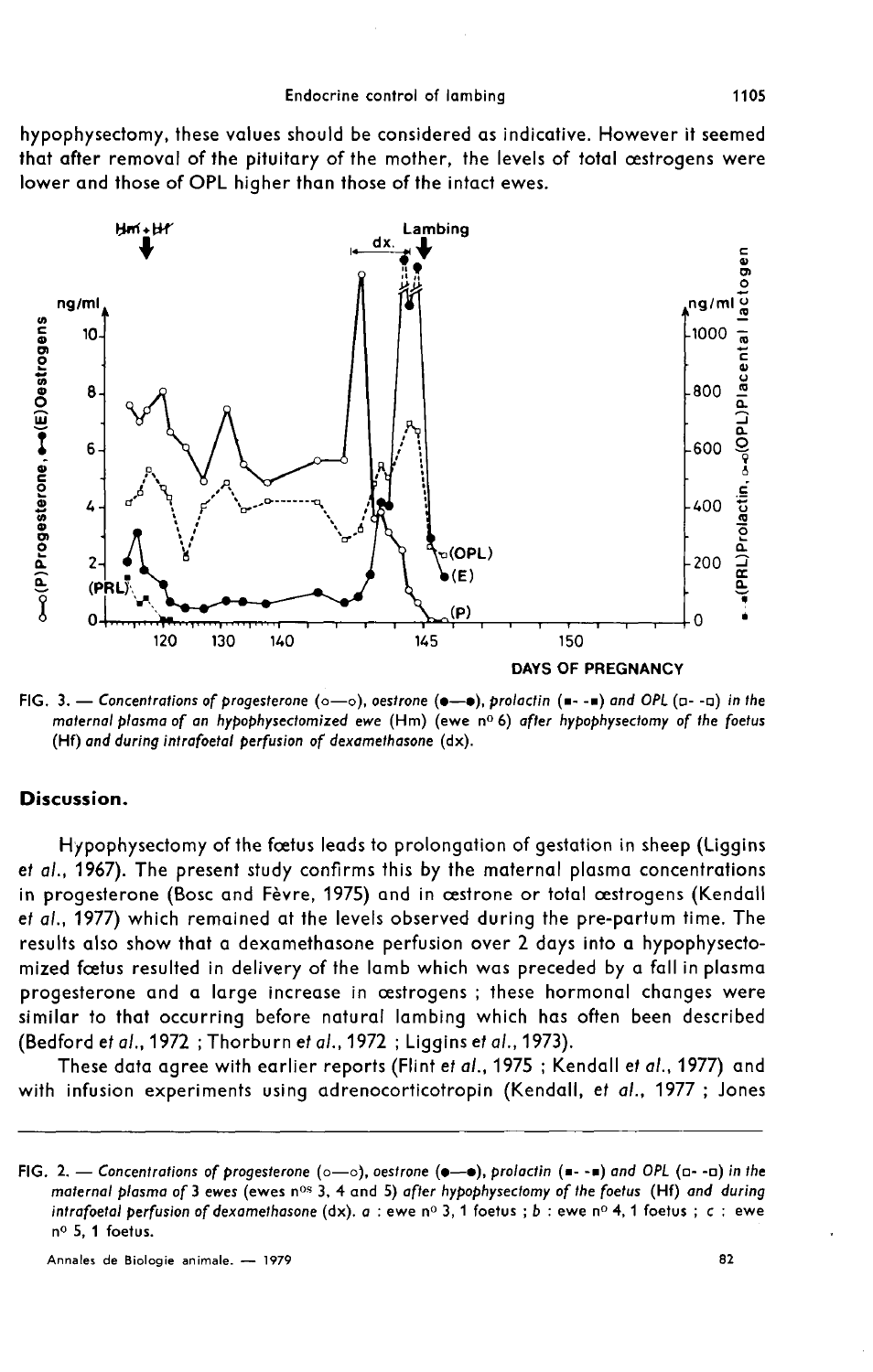et al., 1978). This effect of intrafcetal perfusion of dexamethasone appears to contradict the fact that one administration of this compound to the mother does not induce the expulsion of a hypophysectomized fœtus (Bosc, 1972). This discrepancy between the two groups of results has been attributed to the alteration of placental permeability following destruction of the foetal pituitary (Kendall et al., 1977). In fact after such surgery, the placenta is affected, as shown by ultrastructural changes (Barnes et al., 1976) such as is a thickening of the basement membrane of the chorionic epithelium. This objection however does not really resolve the question because the destruction of the fostal pituitary does not suppress the passage of dexamethasone into the fœtal compartment (Bosc and Terqui, to be published). After one administration of dexamethasone to the mother, this steroid passes through the placenta (Bayard et al., 1972) and causes a transient fall in the foetal cortisol level of intact sheep which lasts less than 24 hrs (Bosc and Fèvre, 1974) and is followed by a rebound stimulation of its secretion. Such an administration can be interpreted as a short perfusion. After hypophysectomy of the fœtus, it can be postulated that there is no rebound elevation of fortal cortisol after administration of dexamethasone to the mother. By comparison, under the conditions of the present study, over 48 hrs of perfusion caused birth of the lamb. So the two groups of results indicate that a minimum time (between 24 and 48 hrs) is required for the fœtal corticosteroids to activate the placental enzyme systems controlling uterine motility.

In this experiment, an elevation of progesterone concentrations was observed at the beginning of perfusion. This increase could be attributed to experimental conditions around the time of perfusion including one day of fasting, surgery for insertion of a catheter, and subsequent management of the animal during the treatment. Such an effect has already been observed in sheep (Donaldson et al., 1970; Goding and Bassett, 1973).

The surge of total œstrogens during the perfusion of dexamethasone after fœtal hypophysectomy contrasts with the lack of variation of the unconjugated œstradiol-178 (Kendall et al., 1977). This suggests an insufficiency of the 178-hydroxysteroid deshydrogenase in the absence of a fostal pituitary factor. The results found after incomplete hypophysectomy of the fœtus support this possibility (Kendall et al., 1977). This hypophyseal factor is perhaps prolactin which is not found after removal of the pituitary and is known to increase the 17<sub>8</sub>-hydroxysteroid deshydrogenase activity in the testis (Musto et al., 1972). In this study, hypophysectomy of the mother seemed to affect concentrations in cestrogens since they were lower than in normal ewes (table 2). In the ewe the main site of œstrogen production is the placenta (Davies et al., 1970; Challis et al., 1974) and the foetal (Flint et al., 1975) and maternal (Thompson and Wagner, 1974) adrenals can afford to contribute. The latter contribution has perhaps been diminished in the absence of the pituitary under our conditions. Another reason may be the general metabolic status of such an operated animal; this is confirmed by the lower concentrations of progesterone also observed in this case (table 2). In this experiment, the temporal patterns of progesterone and OPL in the plasma show a similarity during prolongation of gestation as well as during the induced lambing. This similarity has been observed in normal pregnant ewes (Kelly et al., 1974) and in our study the concentrations in OPL appear to be in the same range as in normal aestation (Diiane and Kann, 1975). The factors which regulate the production of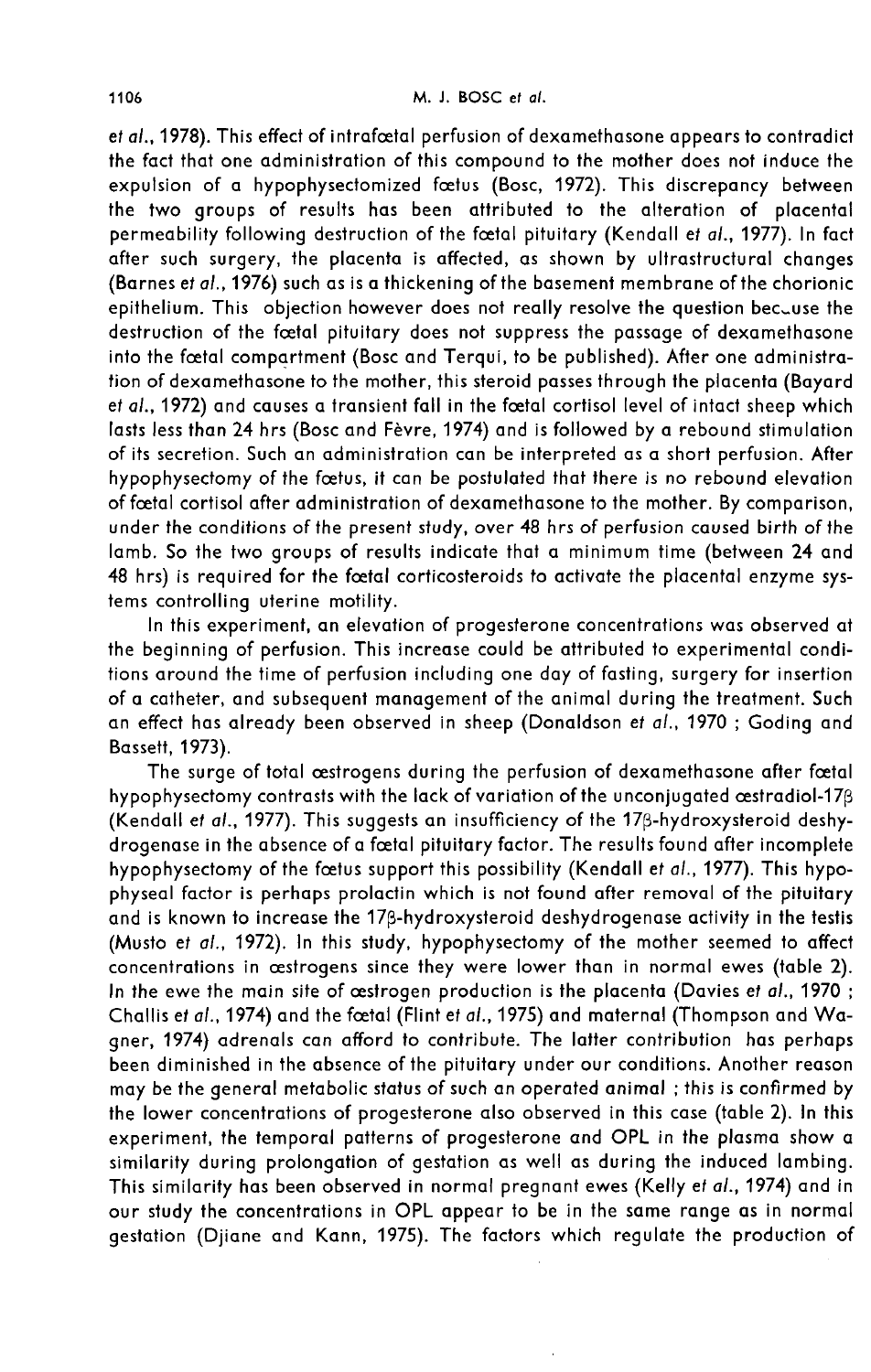placental lactogen are not known. These results suggest that the fcetal pitutiary is not involved in its secretion. However the OPL plasma levels seem to increase after the removal of the maternal hypophysis (table 2). In the same way, the suppression of prolactin release by giving bromoergocryptine to intact pregnant ewes enhances OPL concentrations in the placenta (Martal and Lacroix, 1978). These facts may suggest some relationship between the production of the two lactogenic hormones.

> Regu en novembre 1978. Accept6 en mars 1979.

Résumé. Les variations des concentrations de la progestérone, des œstrogènes totaux, de la prolactine et de l'hormone placentaire lactogène ont été déterminées dans cette étude,<br>après hypophysectomie du fœtus pratiquée vers le 120<sup>e</sup> jour de la gestation, la brebis étant normale ou elle-même hypophysectomisée. L'effet d'une perfusion du foetus par la dexaméthasone a été aussi étudiée. L'hypophysectomie du foetus chez la Brebis entraîne la prolongation de la gestation et, dans ces conditions, les concentrations de progestérone et d'oestrogènes, d'une part, de prolactine et d'hormone placentaire lactogène (OPL), d'autre part, ne sont pas affectées ; la progestérone et l'OPL restent à des niveaux élevés alors que les œstrogènes ou la prolactine, ont des taux faibles. Lorsque le fœtus hypophysectomisé est perfusé pendant deux jours avec une solution contenant de la dexaméthasone (environ 2 mg), l'agnelage est provoqué ; il est précédé par la baisse du taux de la progestérone et, ensuite, par celle de l'OPL alors que les taux de l'œstrone, puis de la prolactine, subissent une augmentation brutale.

#### References

- BARNES R. J., COMLINE R. S., SILVER M., STEVEN D. H., 1976. Ultrastructural changes in the placenta of the ewe after foetal hypophysectomy or adrenalectomy. [. Physiol. (London), 263, 173P-174P.
- BAYARD F., LOUVET J. P., RUCKEBUSCH Y., BOULARD C. I., 1972. Transplacental passage of dexamethasone in sheep. J. Endocr., 54, 349-350.
- BEDFORD C. A., CHALLIS J. R. G., HARRISON F. A., HEAP R. B., 1972. The role of oestrogens and progesterone in the onset of parturition in various species. J. Reprod. Fert., Suppl., 16, 1-23.
- BOSC M. J., 1970. Etude de l'induction de la parturition chez la brebis par un corticosteroide de synthèse le fluoro méthyl prednisolone. C. R. Acad. Sci. Paris, Sér. D, 270, 3127-3130.
- BOSC M. J., 1972. Conséquences sur la parturition de l'hypophysectomie de la mère ou du fœtus chez la brebis traitée par la dexamethasone. C. R. Acad. Sci. Paris, Sér. D. 274, 93-96.
- BOSC M. J., FÈVRE J., 1974. Etude du mode d'action de la dexamethasone utilisée pour induire l'agnelage chez la brebis. C. R. Acad. Sci. Paris, Sér. D, 278, 315-318.
- BOSC M. J., FÈVRE J., 1975. Evolution de la progestéronémie chez la brebis en fin de gestation après destruction de I'hypophyse fœtale. Effet d'une administration de dexaméthasone. C. R. Acad. Sci. Paris, Sér. D, 281, 559-562.
- CHALLIS J. R. G., HARRISON F. A., HEAP R. B., 1974. The extraction of oestrogens ; and the rate of secretion of oestrone and oestradiol-17 $\beta$  by the uterus in the pregnant sheep. *J. Endocr.*, 61, 277-284.
- DAVIES J. J., RYAN K. J., PETRO Z., 1970. Estrogen synthesis by adrenal-placental tissues of the sheep and the iris monkey in vitro. Endocrinology, 86, 1457-1459.
- DENAMUR R., MARTINET J., 1961. Effet de I'hypophysectomie et de la section de la tige pituitaire sur la gestation de la brebis. Ann. Endocr. Paris, 22, 755-759.
- DJIANE J., KANN G., 1975. Mise en évidence de l'activité lactogène et mesure dans le sérum de l'activité prolactinique du placenta chez la brebis au cours de la gestation. C. R. Acad. Sci. Paris, Sér. D. 280, 2785-2788.